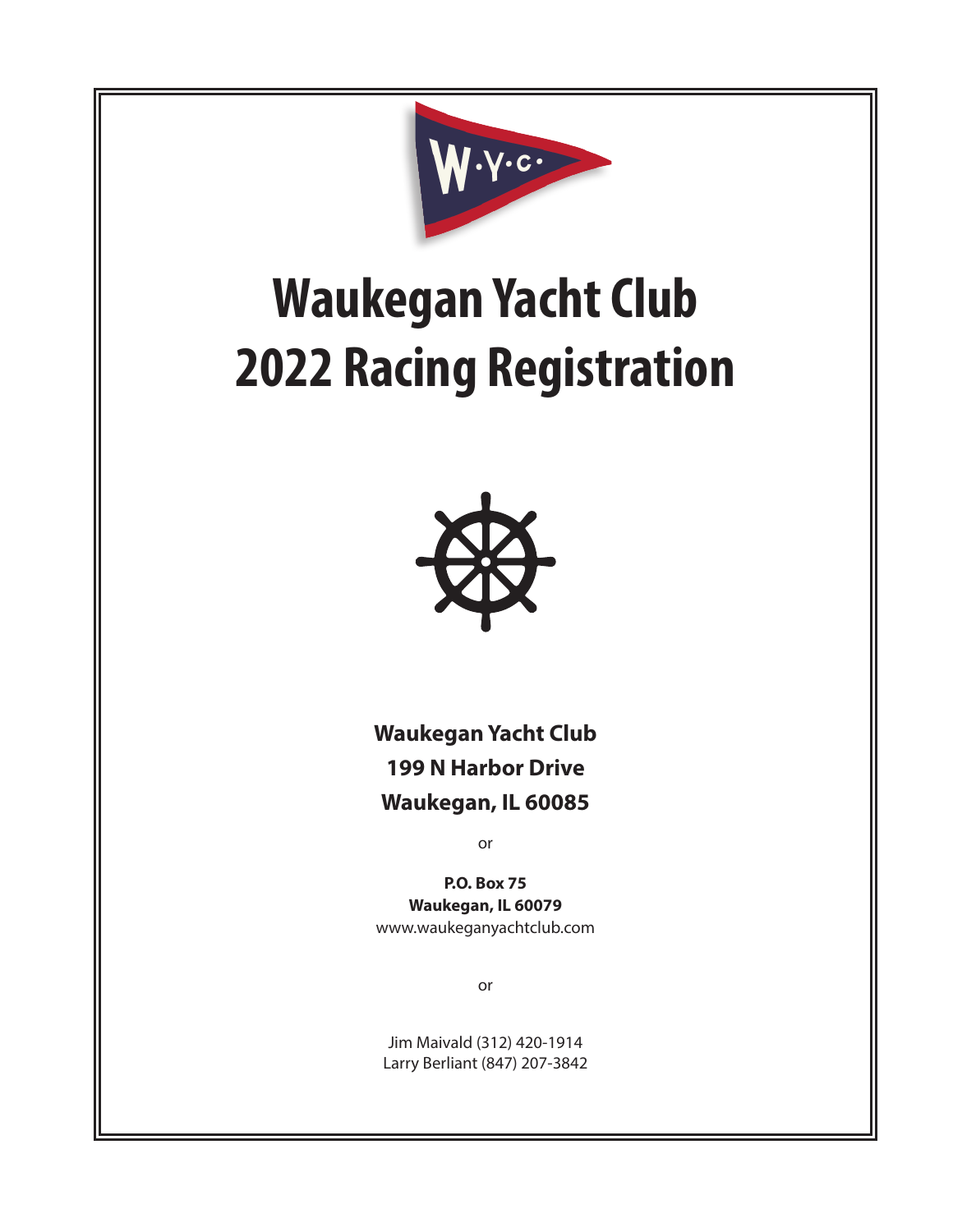# **Waukegan Yacht Club 2022 Racing Registration**

- 1. Read and complete this **Release Agreement**.
- 2. Attach 2022 valid **MWPHRF** certificate, proof of insurance and copy of **US Sailing** membership card. All must be turned in to be scored and eligible for awards.
- 3. Attach a check for the total payment to: **WYC Sail Program** or pay the fee online at **https://waukeganyachtclub.com/racing**
- 4. Check to see that the form is complete and signed.
- 5. Mail/Deliver to: **Waukegan Yacht Club Race Registration PO Box 75 Waukegan, IL 60079**

| <b>OFFICE USE ONLY</b> |
|------------------------|
|                        |
|                        |
|                        |
|                        |
|                        |
|                        |
|                        |
|                        |

#### If PHRF certificate is not yet available, this entry form must still be submitted. (**Please Print**)

### **Email**

Enter all e-mail addresses for mailings to new skippers & crewmembers that wish to receive addenda to Sailing Instructions, etc.

|      | Email <b>Executive Contract Contract Contract Contract Contract Contract Contract Contract Contract Contract Contract Contract Contract Contract Contract Contract Contract Contract Contract Contract Contract Contract Contrac</b> |
|------|--------------------------------------------------------------------------------------------------------------------------------------------------------------------------------------------------------------------------------------|
|      | Email and the contract of the contract of the contract of the contract of the contract of the contract of the                                                                                                                        |
| Name | Email <b>Exercise Service</b>                                                                                                                                                                                                        |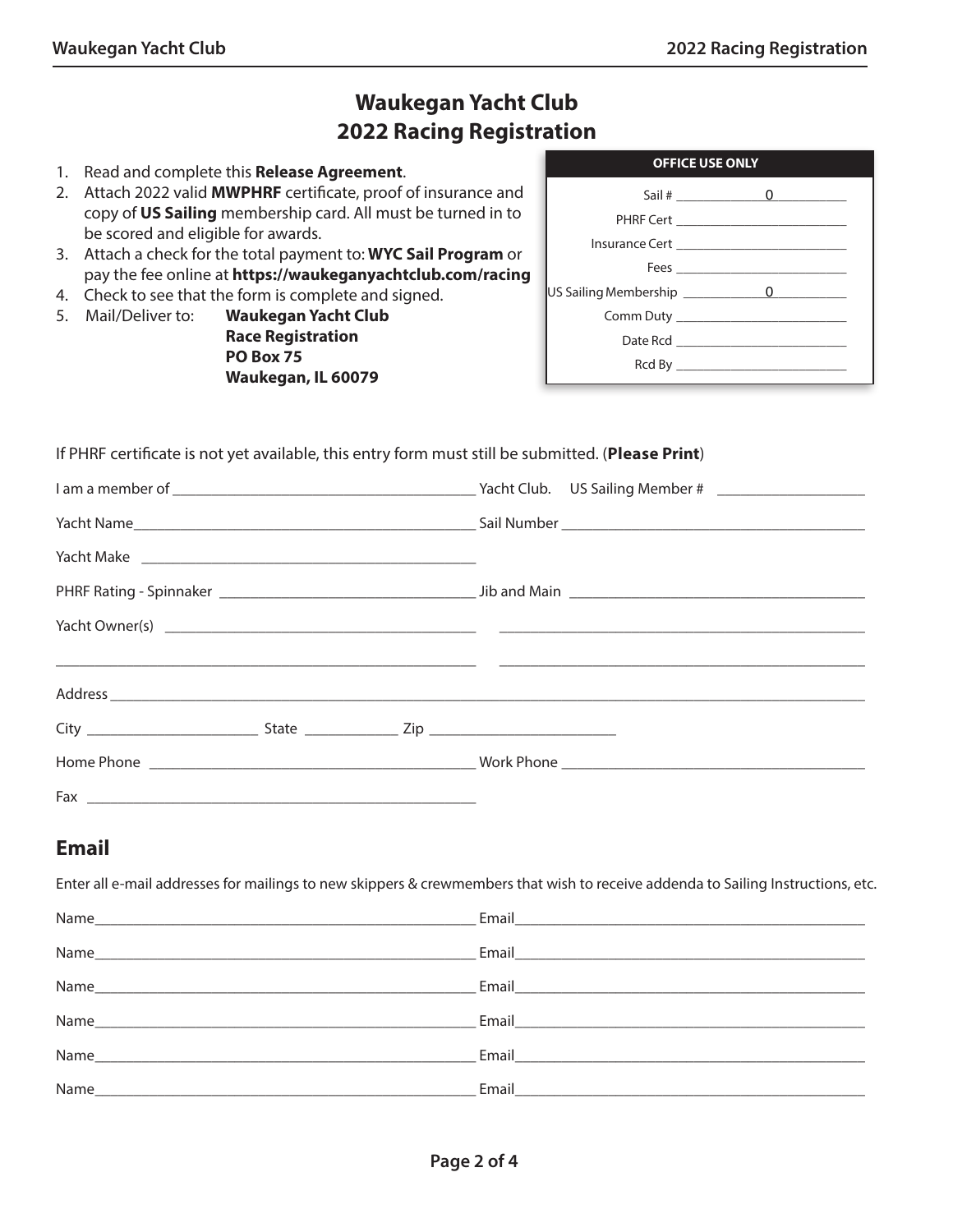# **Waukegan Yacht Club 2022 Racing Registration**

Please enter my yacht in the series indicated below. I have read and understand the **Racing Rules of Sailing 2022- 2024** and the **Waukegan Yacht Club Sailing Instructions** and I agree to comply with said rules and conditions. I have also read the following **Release Agreement** attached and agree that in signing I am bound thereby.

All racers must also pay the **SARF** fee (Sail Asset Replacement Fund) to cover cost of maintenance and operation of the Committee boat. If you wish to participate in single races only, pay for each race individually and add a \$5.00 SARF fee for each race.

| <b>Race Series</b>                                                                                        | <b>Race Fees</b>              |                    | <b>Your Fee</b> |
|-----------------------------------------------------------------------------------------------------------|-------------------------------|--------------------|-----------------|
| Fleet Summer Series (May 4-Aug 31)                                                                        | $SPIN - \Box$ JAM             | \$60.00            | None            |
| <b>Offshore Series</b> (Does not include Chicago to Waukegan race)                                        | $SPIN - \Box$ JAM<br>IП       | Series \$50.00     | None            |
| <b>Single Offshore Race Fee - specify dates below:</b>                                                    | $SPIN - \Box$ JAM             | Per Race \$15.00   | None            |
|                                                                                                           |                               |                    |                 |
|                                                                                                           |                               |                    |                 |
|                                                                                                           |                               |                    |                 |
| Fall Series (Saturdays Oct 1, 8 & 15)                                                                     | $SPIN - \Box$ JAM             | \$30.00            | None            |
| Offshore Series does not include the Chicago to Waukegan Race.                                            |                               |                    |                 |
|                                                                                                           |                               |                    |                 |
| <b>SARF</b> (Sail Asset Replacement Fund)                                                                 | Required for series racing    | \$40.00            | None            |
| Committee boat maintenance. Series racers need pay<br>SARF only once per season. Max \$40.00              | Required for each single race | \$5.00             |                 |
| Single race fee for any race does not require any<br>other fee than the \$15 race fee. See details below. | Single race fee               | \$15.00            | None            |
|                                                                                                           |                               |                    |                 |
|                                                                                                           |                               | <b>Grand Total</b> | \$ 0.00         |

Don't forget to include the SARF fee of \$40.00. Include a copy of your PHRF certificate, boat insurance policy and proof of US Sailing membership.

For single races please complete the registration form and sign the waiver. Please provide a copy your boat insurance and PHRF certificate. If you do not have a PHRF certificate, we will provide you with a PHRF rating.

Race fees can be paid by check or credit card. Make your check payable to and mail to **Waukegan Yacht Club**, PO Box 75, Waukegan, IL 60079 or submit your registration and PHRF certificate to Sail@waukeganyachtclub.com and an invoice will be sent to you by email.